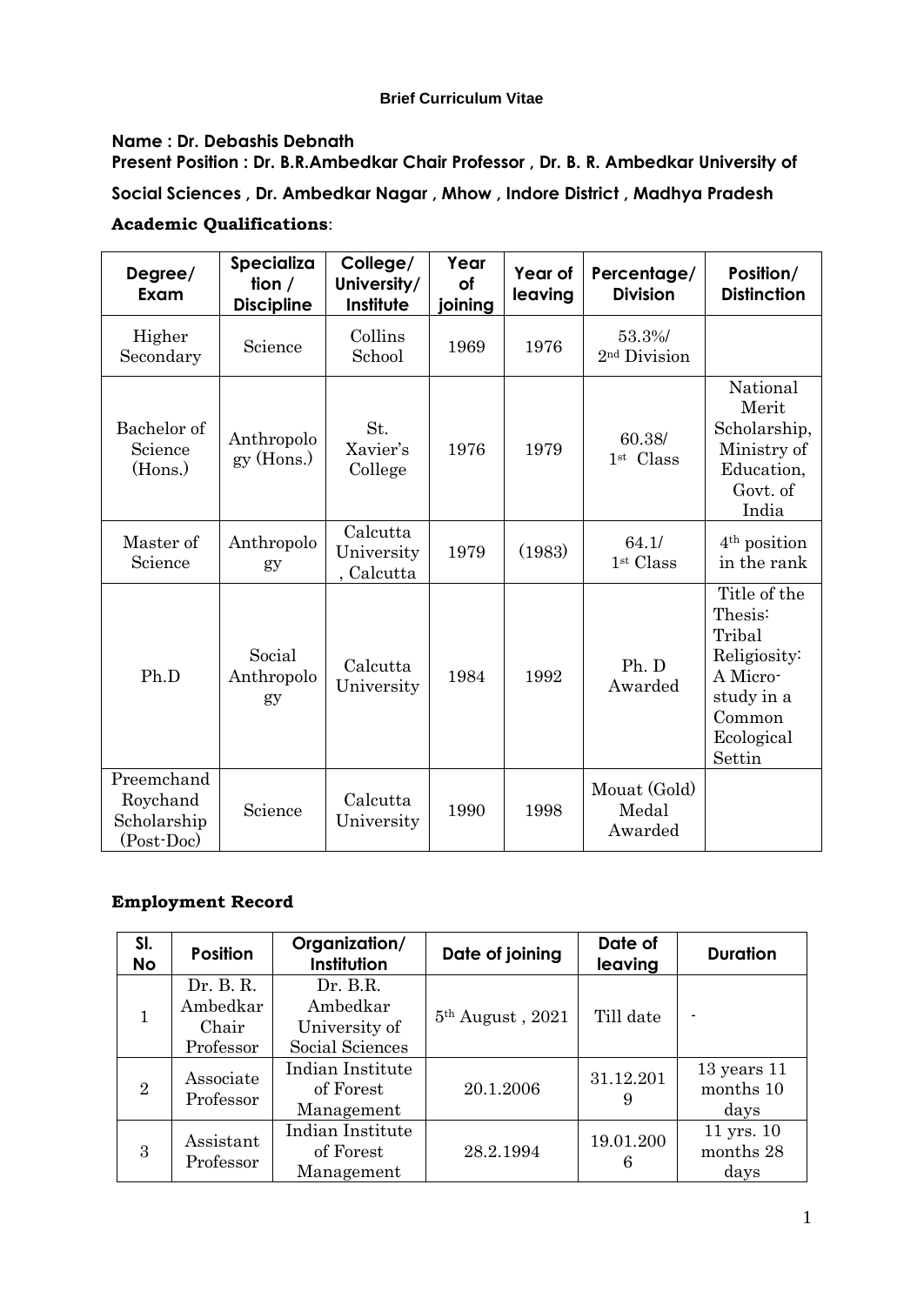|  | Research<br>Associate | Anthropological<br>Survey of India | 23.12.1988 | 25.2.1994 | 5 years 2<br>months 5<br>days |
|--|-----------------------|------------------------------------|------------|-----------|-------------------------------|
|--|-----------------------|------------------------------------|------------|-----------|-------------------------------|

## **AWARDS**

- Awarded National Merit Scholarship by Ministry of Education, Govt. of India in 1980.
- Awarded Raibahadur Sarat Chandra Roy Research Fellowship by the Asiatic Society, Calcutta in the year 1984.
- Awarded Premchand Roychand Scholarship by the Calcutta University in the year 1990 and awarded Mouat (Gold) medal after completion of the research project in the convocation on the 16th March, 2000. Topic–"Ecosystem, Tribes and Rituals: A Micro-study in Border Bengal, India"

# **No. of Publications:**

| (a) National/International Journal (Peer-reviewed) | : 28  |
|----------------------------------------------------|-------|
| $(b)$ Book                                         | : 04  |
| (d) Chapters in the Book                           | : 52  |
| (e) Research articled in the Proceeding            | :08   |
| (f) Popular articles                               | : 15  |
| (g) Book Reviews                                   | : 06  |
| Total Nos.                                         | : 112 |
|                                                    |       |

## **Book**

- 1. Ecology and rituals in Tribal Areas , January 2003, New Delhi: Sarup & sons page 210+14 +index
- 2. Community Forest Management in Tribal States of India (First Author: Mr. S. Dasgupta and Second Author : Dr. D. Debnath) International Book Distributors, Dehradun, 2008.
- 3. Indigenous Knowledge, Biodiversity Conservation and Livelihoods Development, published by Serials Publications, New Delhi, 2013, ISBN No. : 978-81-8387-611-7
- 4. The Limbus of Eastern Himalayas, Aayu Publications, 2021, Referred ISBN : 978-93-89321-22-1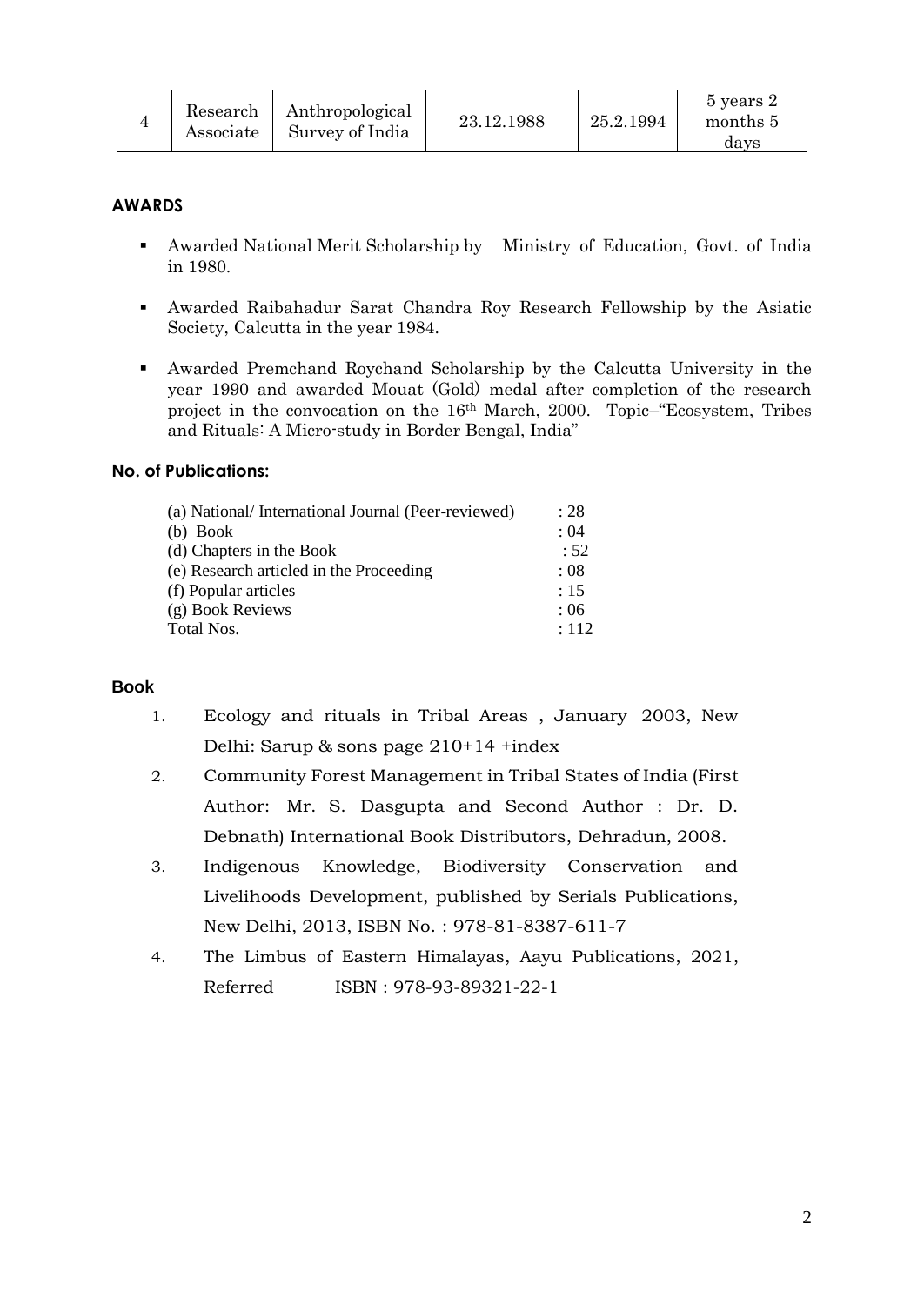# **Research :**

| SI.<br>No. | <b>Title</b>                                                                                                                                                                                                    | <b>Duration (date)</b> |            | <b>Sponsoring Authority</b>                                                                                | <b>Funds</b><br><b>Sanctioned</b><br>(Rs.) | Position (PI/<br>Team<br>Member |
|------------|-----------------------------------------------------------------------------------------------------------------------------------------------------------------------------------------------------------------|------------------------|------------|------------------------------------------------------------------------------------------------------------|--------------------------------------------|---------------------------------|
|            |                                                                                                                                                                                                                 | From                   | To         |                                                                                                            |                                            |                                 |
| 01.        | "Mother Goddess cult and the Charan Tribal01-06-1992<br>community in Gir Protected Area".                                                                                                                       |                        | 31-05-1993 | Anthropological Survey<br>India, Govt of India                                                             | 1 lac                                      | Team<br>Member                  |
| 02.        | People of India: seven ethnographic Studies in 01-06-1993<br>Rajasthan & Guiarat"                                                                                                                               |                        | 25-02-1994 | Anthropological Survey<br>of<br>India, Govt of India                                                       | $2$ lac                                    | Team<br>Member                  |
| 03.        | "Participatory Eco-development<br>among the Saharia, A<br>Primitive Tribal Group in<br>Madhya Pradesh in India"                                                                                                 | 01-06-1994             | 31-05-1995 | <b>IIFM Research Fund</b>                                                                                  | $1.75$ lac                                 | PI                              |
| 04.        | 'Institutional Effectiveness and Cultural Practices<br>in Utilization and management of Non-timber 15-04-2000<br>Forest products: A comparative study among three<br>Tribal Groups in Madhya Pradesh in India ' |                        |            | 30-04-200 I llFM Research Fund                                                                             | $2.1$ lac                                  | PI                              |
| 05.        | Sustainable<br>Livelihoods<br>"Forestry<br>and<br>in<br>connection with National Afforestation Project: 01-04-2002<br>Role of Formal and informal organizations.                                                |                        | 31-10-2002 | Afforestation<br>National<br>and<br>Eco-development Board<br>(NAEB) New Delhi                              | $0.85$ lac                                 | PI                              |
| 06.        | "NTFP based Enterprises for Conservation and<br>Livelihood<br>Security in Dhamtari district of Chattisgarh state.                                                                                               | 01-04-2004             | 31-03-2005 | Afforestation<br>National<br>$Eco$ -development $\vert$ 1.61 lac<br>and<br>(NAEB)<br>Board<br>New<br>Delhi |                                            | PI                              |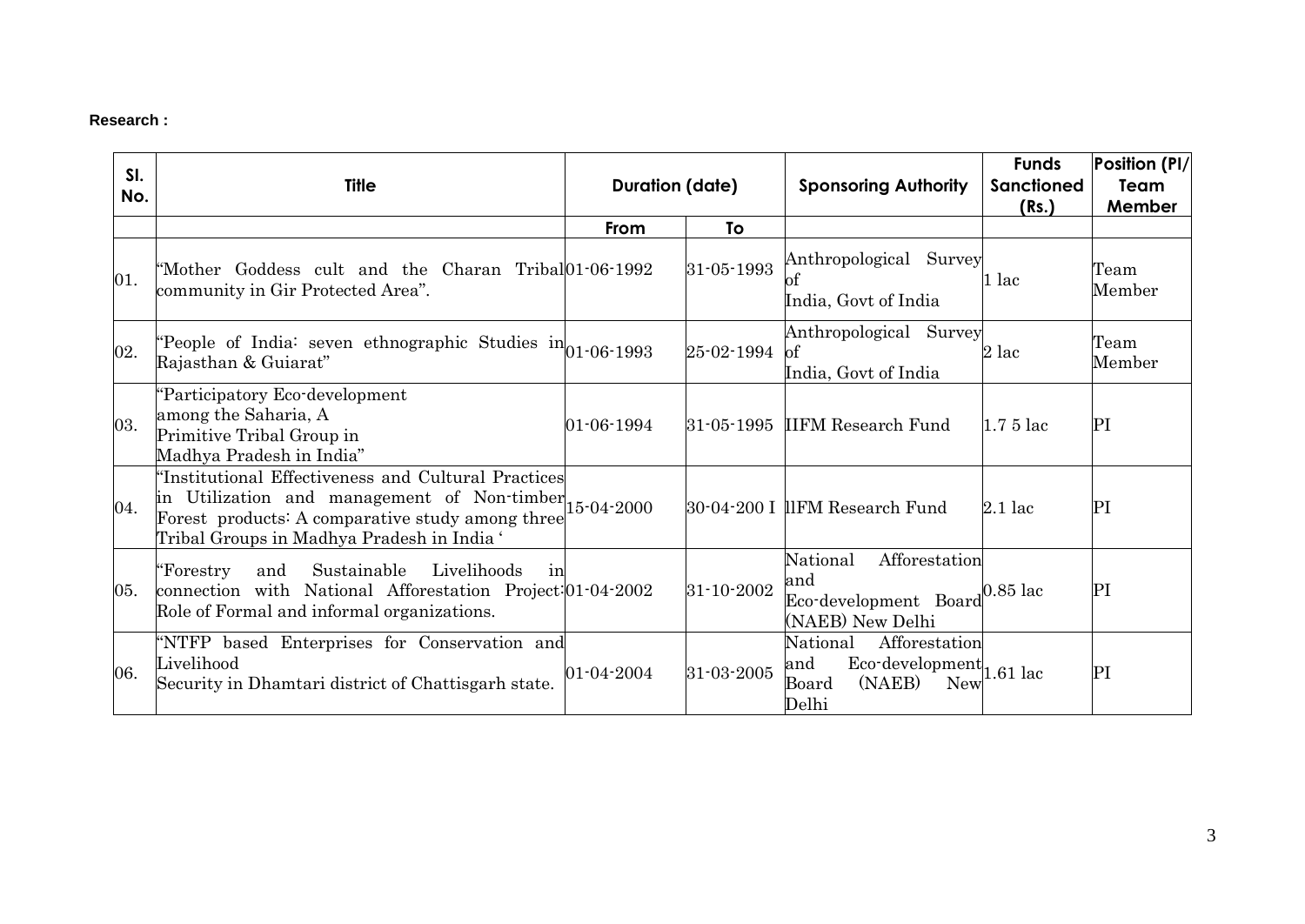| 07. | Documentation<br>inventorization<br>of<br>Formal<br>and<br>organizations in Joint Forest Management with the<br>participation of different<br>groups of stakeholders In<br>Cbhattisgarh"                      | informal $01-04-2005$      | 31-03-2006 | National<br>Afforestation<br>and<br>Eco-development Board,<br>New<br>Delhi     | $3.0$ lac     | PI |
|-----|---------------------------------------------------------------------------------------------------------------------------------------------------------------------------------------------------------------|----------------------------|------------|--------------------------------------------------------------------------------|---------------|----|
| 08. | 'Best Practices in Livelihood<br>Intervention in Rural<br>Livelihood".                                                                                                                                        | 15-04-2005                 | 31-08-2005 | M.P. Rural Livelihood<br>Project, sponsored<br>DFID, UK                        | $by 0.75$ lac | PI |
| 09. | 'Sustainable Livelihoods of Lepers through forest<br>resources: A Case study of<br>Raigarh District of<br>Chhattisgarh State"                                                                                 | 01-07-2006                 | 30-06-2007 | I1FM, Bhopal                                                                   | $1.4$ lac     | PI |
| 10  | Changing attitudes and innovative processes $\text{in}$ 01-06-2004<br>Joint Forest Management in Madhya Pradesh".                                                                                             |                            | 30-09-2004 | $\overline{\text{SRTT}}$ Fund available at $_{0.21}$ lac<br><b>IIFM</b>        |               | PI |
| 11  | Corporate<br>intervention<br>in<br>development: A Case of Tata Steel"                                                                                                                                         | community $01 - 07 - 2005$ | 30-09-2005 | SRTT Fund available at 0.21 lac<br><b>IIFM</b>                                 |               | PI |
| 12  | 'Self-initiative forest management and impact of<br>leadership in Chhindawara District in Madhya01-09-2006<br>Pradesh"                                                                                        |                            | 30-09-2006 | SRTT Fund available $\text{at}^{\dagger}_{0.211}$ ac<br><b>IIFM</b>            |               | PI |
| 13  | 'Sustainability of Joint ForestManagement: A<br>comparativestudy focusing on IncomeGenerating 01-02-2007<br>Activities (IGA) in Madhya Pradesh, Chattisgarh&<br>Orissa".                                      |                            |            | 31-01-2008 RCNAEB sponsored                                                    | $3.0$ lac     | PI |
| 14  | "Institutional Mechanism inSustainable Tourism <sup>1</sup> 01-01-2009<br>inNayagarh District of Orissa".                                                                                                     |                            | 31-12-2009 | NAEB sponsored                                                                 | $3.0$ lac     | PI |
| 15  | 'Scientific Evaluation ofMarket availability and<br>of 10 selected medicinal<br>exportpotential<br>and<br>aromatic plants<br>and income generation forlocal people in the<br>Narmada-Satpura region of Madhya | $01 - 01 - 2010$           | 28-02-2011 | Pradesh<br>Madhya<br>Council ofScience and 2.47 lac<br>Technology<br>sponsored |               | PI |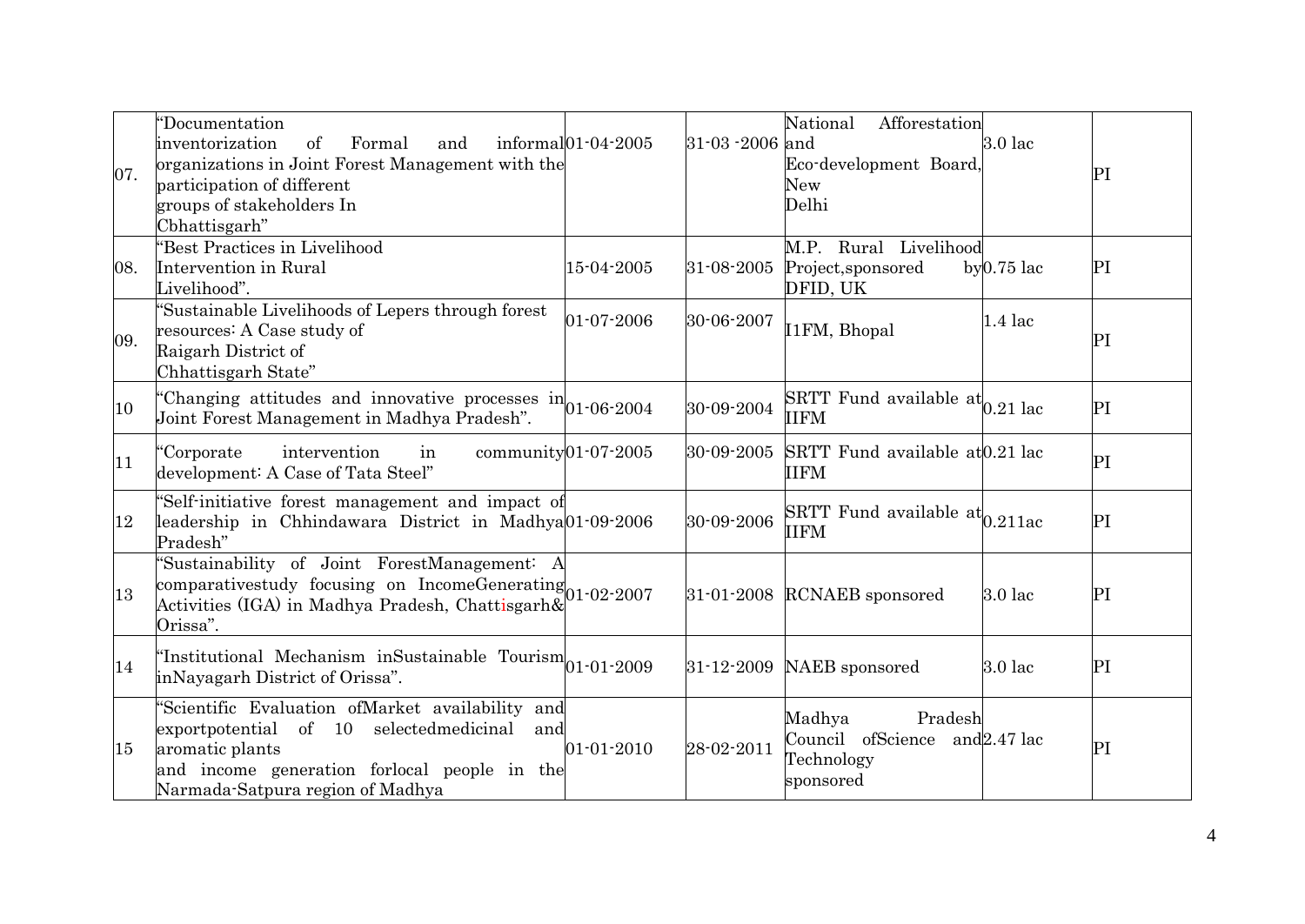|     | Pradesh"                                                                                                                                                                 |                       |                                                                                                 |                                |    |
|-----|--------------------------------------------------------------------------------------------------------------------------------------------------------------------------|-----------------------|-------------------------------------------------------------------------------------------------|--------------------------------|----|
| 16  | Role of Indigenous Knowledge in Effective Forestry, 01-09-2010<br>Bio-diversityManagement and LivelihoodSecurity<br>in three TribalCommunities of Madhya<br>Pradesh"     | 31-08-2011            | <b>ICSSR</b> sponsored                                                                          | 3.11 lac                       | PI |
| 17  | "Effects of Climate Change on Medicinal and 09-12-2011<br>Aromatic Plants in Satpura Eco-region"                                                                         |                       | 08-12-2012 IIFM sponsored                                                                       | 3.00 lakhs                     | PI |
| 18  | Tribal<br>Women Empowerment in Forest<br>Development Agencies' Activities in Madhya 1.02.2013<br>Pradesh                                                                 | 31.03.2014            | Afforestation<br>National<br>Eco-development <sup>4</sup> lakhs<br>and<br>Board, Govt. of India |                                | PI |
| 19  | Climate change and Community Adaptation in<br>Tribal Communities of Satpura Eco-regions of 01.12.2012<br>Madhya Pradesh                                                  | 15-03-2015            | Indian Council of Social 5.3105 lakhs PI<br>Science Research                                    |                                |    |
| 20  | Indigenous Knowledge System in Natural<br>Resource Management in the Limboos of Sikkim01-09-2015<br>and West Bengal"                                                     |                       | 30-04-2016 IIFM SGPProgramme                                                                    | $50,000/-$                     | PI |
| 21  | Case study Research " Awareness Generation $in$ <sup>1</sup> -09.2015<br>Children about Environmental Issues"                                                            | 30-03-2016            | M.P.Academy<br>Administration                                                                   | $\mathrm{ot}^{\rm 1}_{25,000}$ | PI |
| 22. | Case study Research on "Best Practices in $Gram$ <sub>1-09.2015</sub><br>Panchayats                                                                                      | 30-03-2016            | M.P.Academy<br>Ωt<br>Administration                                                             | 1 lakh                         | PI |
| 23  | 'Impact of MGNREGA on Agriculture and<br>Livelihood Vulnerability: A study in four States in $02.02.2017$<br>India                                                       | 30,11,2017            | National Institute<br>of<br>Rural Development<br>Hyderabad                                      | $.9.79$ Lakhs                  | PI |
| 24  | Bio-diversity<br>and<br>Livelihood<br>Management<br>Generation of Tribals in Agricultural and Forest 06-09-2018<br>Products in Different Ecosystems in Madhya<br>Pradesh | 10 -12 2019 Institute | Tribal<br>Research<br>Development, Bhopal                                                       | and <sub>8</sub> lakhs         | PI |